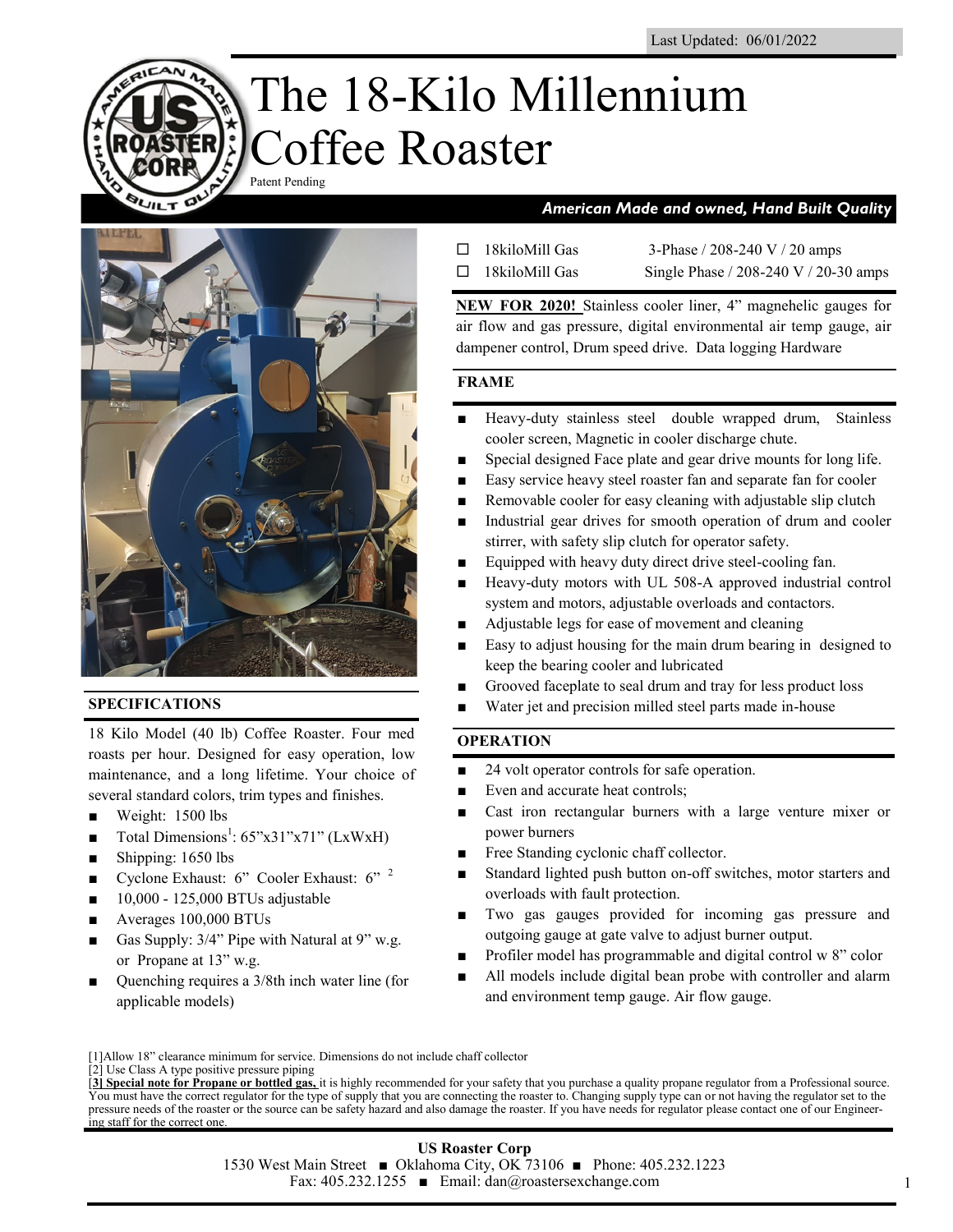#### The 18-Kilo, 45 pound Millennium Coffee Roaster Patent Pending **QUILT D** *100% American Made and owned, Hand Built Quality*  18-Kilo Stock Model fully equipped ready to roast \$49,950 **Aesthetic Options**  $\Box$  18-Kilo Standard Model includes polished Stainless Drum and  $\Box$  Electric roaster door with override and auto discharge (non Cooler or in patterned Copper and bean light \$50,930 PLC)  $\Box$  18-Kilo Open Frame Model includes fan speed \$50,950  $\Box$  Polished stainless cooler  $\Box$  18-Kilo Deluxe Model includes automation and 8" touch  $\Box$  Smooth or dimensional stainless or hammered copper screen profiling and Standard model options \$57,970 drum wrap  $\Box$  Power Burner (hot air option) \$3,190  $\Box$  Dimensional patterned stainless drum wrap **Add-ons** □ Hammered copper cooler wrap □ Touchscreen Profiler \$7500  $\Box$  Pin striping  $\Box$  Semi-Automatic NC Two tone paint  $\Box$  Fingertip control  $\Box$  Clear coat over paint with metal flake □ Roast Helper Option is included on PLC Control  $\Box$  Chrome bean chute  $\Box$  Chrome face plate **Touchscreen Profiler Options**  $\Box$  Custom paint color  $\Box$  Semi-automation with automatic roaster door and auto  $\Box$  Environmental air temperature with digital read-out profile start NC. Magnet in cooler discharge  $\Box$  Full automation comes with door control system and stack light system Wireless touchscreen to connect to IPhone/IPad **Operational Options**  $\Box$  10 in color display (8 " standard)  $\Box$  Maintenance hour meter  $\Box$  Flow meter on water quenching  $\Box$  Digital roast timer  $\square$  Smart operation of Afterburner included on Profilier  $\Box$  Automatic quenching for drum or cyclone

- $\Box$  Operation of Loaders or Destoners
- $\Box$  Catalytic or incinerator types of smoke abatement
- □ Cooler Smoke Abatement

- $\Box$  Bean light
- NC. Install extra bean thermocouple for customers datalogger
- NC Drum speed control is included on all roasters
- $\Box$  Cleaning kit
- $\Box$  Roaster controls on control head

About Us. The U.S. Roaster Corp. is famous for producing the world's finest roasters that create the best roasted coffee. Partnering with specialty coffee roast masters world-wide we have developed a roaster of superior design, unmatched quality, great reliability, and ease of use. Our Millennium line of roasters provide the roast master with unlimited profile capabilities and unparalleled roast quality. By the second crack you will know why the "Quality of the Roast" comes first at U.S. Roaster Corp.

### **Free One-on-one training session is provided in Oklahoma City!**

Contact us for information

1530 West Main St. Oklahoma City, OK. 73106 405.232.1223. dan@roastersexchange.com www.usroastercorp.com All local codes to be followed on install. We reserve the right to make changes due to ongoing improvements.

Please ask us for disconnect and fuse sizing